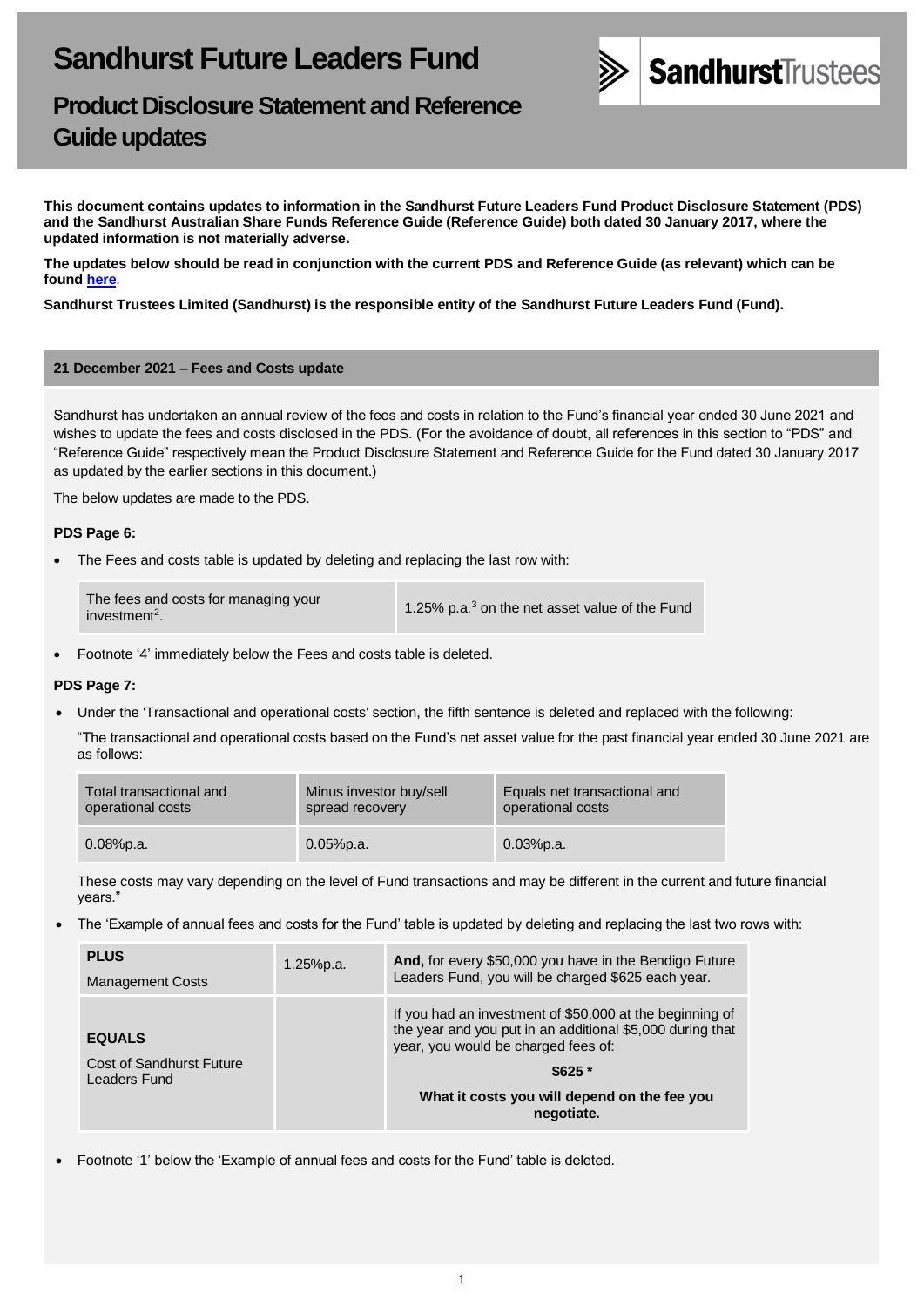

# **Product Disclosure Statement and Reference Guide updates**

## **Reference Guide Page 4:**

• The 'Management costs' section in the Fees and costs table is updated by deleting and replacing the 'Sandhurst Future Leaders Fund' section (last row) with:

|                                                                                                                                   | <b>Sandhurst Future Leaders Fund</b>                                                                                                                                                                   |                                                                                                                                              |
|-----------------------------------------------------------------------------------------------------------------------------------|--------------------------------------------------------------------------------------------------------------------------------------------------------------------------------------------------------|----------------------------------------------------------------------------------------------------------------------------------------------|
| The fees and<br>costs for<br>1.25% p.a. $3$ of the<br>managing your<br>net asset value of<br>investment <sup>2</sup><br>the Fund. |                                                                                                                                                                                                        | The management costs (including the management fee) are paid from the assets<br>of the Fund and are reflected in the unit price of the Fund. |
|                                                                                                                                   | The management fee is calculated on the Fund's net asset value, accrued daily,<br>and paid quarterly in arrears to Sandhurst following the end of the March, June,<br>September and December quarters. |                                                                                                                                              |
|                                                                                                                                   | Sandhurst has currently chosen to pay the expense recoveries, other than<br>abnormal expenses and transaction costs, out of its management fees.                                                       |                                                                                                                                              |

• Footnote '6' below the 'Fees and costs table' is deleted.

### **5 October 2021 – Complaints update**

Sandhurst has revised its complaints handling process in accordance with standards and requirements for dispute resolution procedures that come into effect on 5 October 2021.

The below updates are made to the PDS.

#### **PDS Page 8:**

• Under the '8. How to apply' heading, the 'Complaints' section is deleted and replaced with the following:

#### "**Resolving Complaints**

We consider internal dispute resolution to be an important and necessary first step in the complaint handling process as it gives us an opportunity to hear when we do not meet our customer's expectations and address them genuinely, efficiently and effectively.

You can raise your complaint with us by:

- contacting us on 1800 634 969 (Monday to Friday 8.30 am to 5.00 pm, Melbourne time)
- emailing us a[t managedfunds@sandhursttrustees.com.au](mailto:managedfunds@sandhursttrustees.com.au)
- writing to us at: Sandhurst Trustees Limited Funds Administration GPO BOX 4314 Melbourne VIC 3001

If you are not satisfied with the response provided you can refer your complaint directly to the appropriate external dispute resolution scheme.

We are a member of the Australian Financial Complaints Authority (AFCA). You can contact AFCA at:

GPO Box 3 Melbourne Vic 3001 Telephone: 1800 931 678 Email[: info@afca.org.au](mailto:info@afca.org.au) Web: [www.afca.org.au](https://www.afca.org.au/)

Time limits may apply to complain to AFCA and so you should act promptly or otherwise consult the AFCA website to find out if, or when the time limit relevant to your circumstances expire."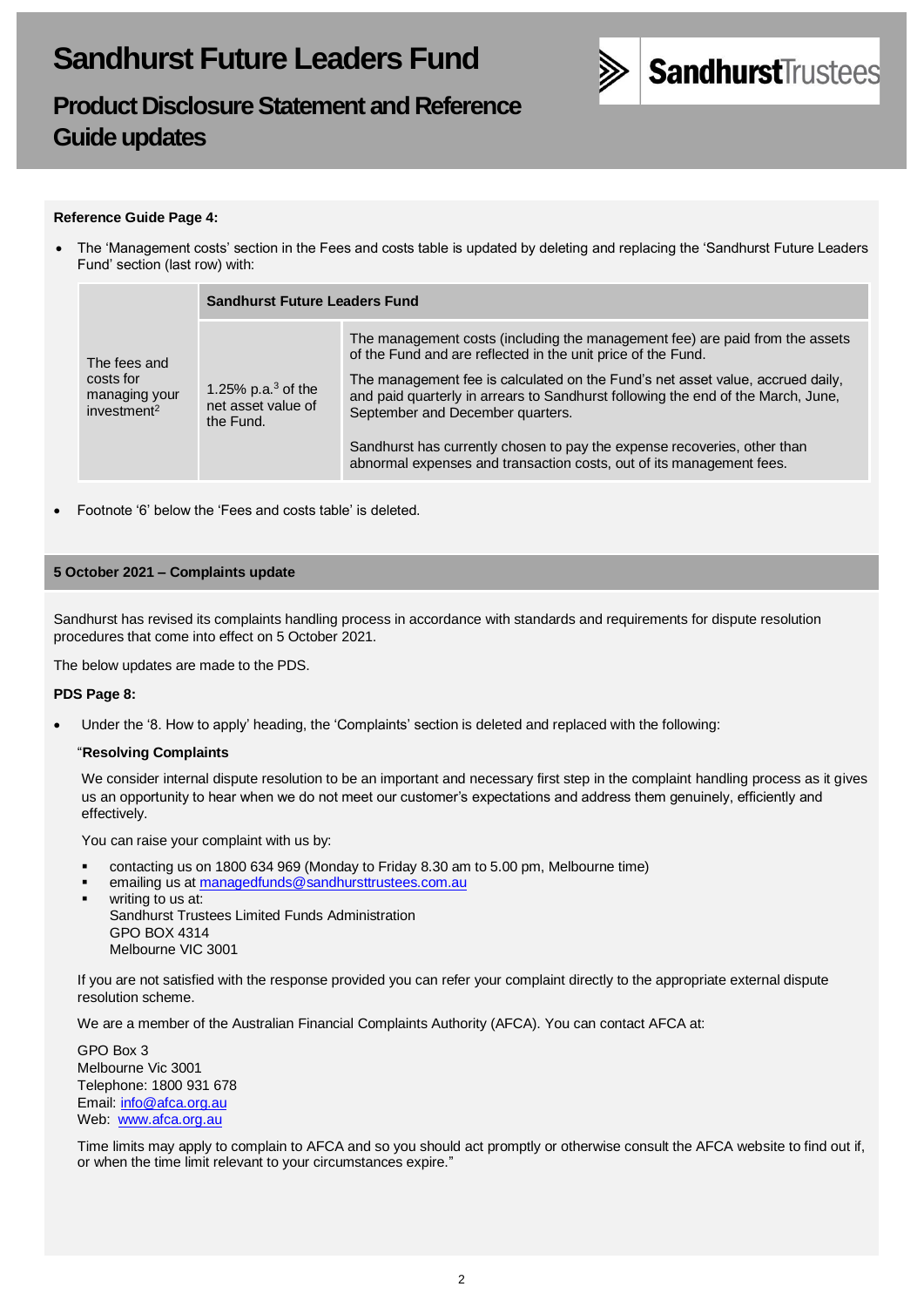

# **Product Disclosure Statement and Reference Guide updates**

# **1 July 2021 – Ongoing Advice Fee update**

Legislation changes to the ongoing advice fee arrangement obligations will require a client's written consent to deduct ongoing advice fees and to renew an ongoing advice fee arrangement annually.

# **Reference Guide Page 5:**

• Under the 'Advice fee' heading, the third paragraph is deleted and replaced with the following:

"The agreed amount will be deducted as follows and paid to your adviser:

- Deducted from your application monies at the time of application: and/or
- Deducted from your account on an ongoing basis if you provide the required consent form to your adviser.

Sandhurst will continue to deduct the ongoing advice fee and forward payments to your adviser unless we are notified by you or your adviser in writing to cancel this fee or a valid consent renewal notice is not received within 120 days of the anniversary of the commencement date of the fee arrangement. The fee you agree with your adviser is inclusive of GST."

# **31 December 2020 – Fees and Costs update**

Sandhurst has undertaken an annual review of the fees and costs in relation to the Fund's financial year ended 30 June 2020 and wishes to update the fees and costs disclosed in the PDS. (For the avoidance of doubt, all references in this section to "PDS" and "Reference Guide" respectively mean the Product Disclosure Statement and Reference Guide for the Fund dated 30 January 2017 as updated by the earlier sections in this document.)

In addition, from 1 January 2021, to comply with legislation, Sandhurst will cease paying grandfathered conflicted remuneration to advisers, and will be passing on the benefit of reduced costs to investors by reducing the management fee for this Fund.

The below updates are made to the PDS.

# **PDS Page 6:**

The Fees and costs table is updated by deleting and replacing the last row with:

The fees and costs for managing your investment.<sup>2</sup> 1.50% p.a.<sup>3, 4</sup> of the net asset value of the Fund.

- A new footnote '4' is added beneath the Fees and costs table as follows:
- *<sup>4</sup> The management cost is based on the financial year ended 30 June 2020. However, from 1 January 2021, management costs will reduce by 0.25%, from 1.50% to 1.25% given grandfathered conflicted remuneration will no longer be payable.*

# **PDS Page 7:**

• Under the 'Transactional and operational costs' section, the table is deleted and replaced with the following:

| Total estimated transactional and<br>operational costs | Minus investor buy/sell spread recovery | Equals estimated net transactional and<br>operational costs |
|--------------------------------------------------------|-----------------------------------------|-------------------------------------------------------------|
| $0.27%$ p.a.                                           | 0.04%p.a.                               | $0.23%$ p.a.                                                |

• A new Footnote '1' is added immediately behind the reference to "1.50% p.a." in the 'Example of annual fees and costs for the Fund' table (as updated earlier on 1 July 2019), as follows:

*<sup>1</sup> The management cost is based on the financial year ended 30 June 2020. However, from 1 January 2021, management costs will reduce by 0.25%, from 1.50% to 1.25% given grandfathered conflicted remuneration will no longer be payable*

# **Reference Guide Page 4:**

• A new Footnote '6' is added immediately behind the reference to "1.50% p.a. $3"$  – so that it reads "1.50% p.a. $3,6"$  – in the Fees and costs table (as updated earlier on 1 July 2019), as follows:

*<sup>6</sup>The management cost is based on the financial year ended 30 June 2020. However, from 1 January 2021, management costs will reduce by 0.25%, from 1.50% to 1.25% given grandfathered conflicted remuneration will no longer be payable.*

# **Reference Guide Page 6:**

The "Adviser remuneration" section is deleted.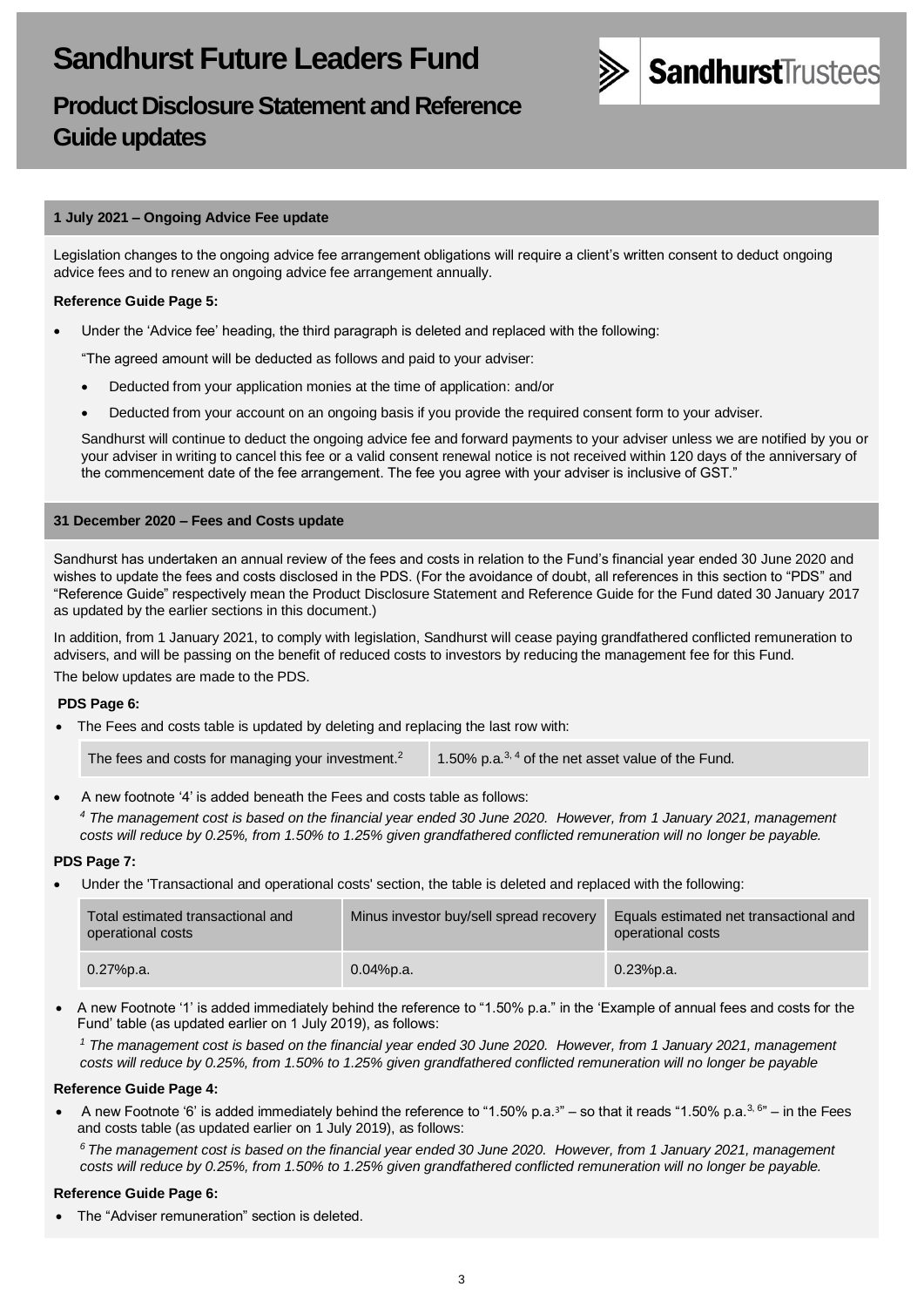

# **Product Disclosure Statement and Reference Guide updates**

#### **1 January 2020 - Fees and costs update**

Sandhurst has undertaken an annual review of the fees and cost information disclosed in the PDS and Reference Guide in accordance with regulatory guidance.

The purpose of the review is to update fees and costs contained in the PDS and Reference Guide to reflect costs in relation to the financial year ended 30 June 2019 (instead of the financial year ended 30 June 2016). The review has considered any difference in fees and costs between the financial years ending 30 June 2016 and 30 June 2019 respectively and any information Sandhurst has received since 30 June 2019 to the date of this PDS update. Whilst no product fee changes were made by Sandhurst, there were changes in the costs incurred by Sandhurst in managing the Fund's assets. Changes in transactional and operational costs were identified.

Transactional and operational costs are generally expected to vary from year to year, however the change between the 2016 and 2019 financial years was largely attributed to revised regulatory guidance on how these costs should be determined.

### **PDS Page 7:**

• Under the 'Transactional and operational costs' section, the last three sentences are deleted and replaced with the following:

"These costs are not paid to Sandhurst as a fee and are not charged directly to investors, rather they are deducted from the income or assets of the Fund, however, some of these costs are recovered through investor buy/sell spreads (see below). The estimated transactional and operational costs, based on the Fund's net asset value for the past financial year are as follows:

| Total estimated transactional and<br>operational costs | Minus investor buy/sell spread recovery | Equals estimated net transactional and<br>operational costs |
|--------------------------------------------------------|-----------------------------------------|-------------------------------------------------------------|
| $0.23%$ p.a.                                           | 0.03%p.a.                               | $0.20%$ p.a.                                                |

These costs may vary depending on the level of Fund transactions but Sandhurst estimates that these costs are unlikely to be materially different for the current financial year."

### **1 July 2019 - Reduction in management fee**

#### **Sandhurst has made a decision to reduce its management fee by 0.60% from 2.10% to 1.50%.**

#### **PDS Page 6:**

The Fees and costs table is updated by deleting and replacing the last row with:

| The fees and costs for managing your investment. <sup>2</sup> | 1.50% p.a. of the net asset value of the Fund. |
|---------------------------------------------------------------|------------------------------------------------|
|---------------------------------------------------------------|------------------------------------------------|

#### **PDS Page 7:**

• The 'Example of annual fees and costs for the Fund's table is updated by deleting and replacing the last two rows with:

| <b>PLUS</b><br><b>Management Costs</b>                 | $1.50\%$ p.a. | And, for every \$50,000 you have in the Sandhurst Future<br>Leaders Fund, you will be charged \$750 each year.                                                          |
|--------------------------------------------------------|---------------|-------------------------------------------------------------------------------------------------------------------------------------------------------------------------|
| <b>EQUALS</b><br>Cost of Sandhurst Future Leaders Fund |               | If you had an investment of \$50,000 at the beginning of the<br>year and you put in an additional \$5,000 during that year,<br>you would be charged fees of:<br>$$750*$ |